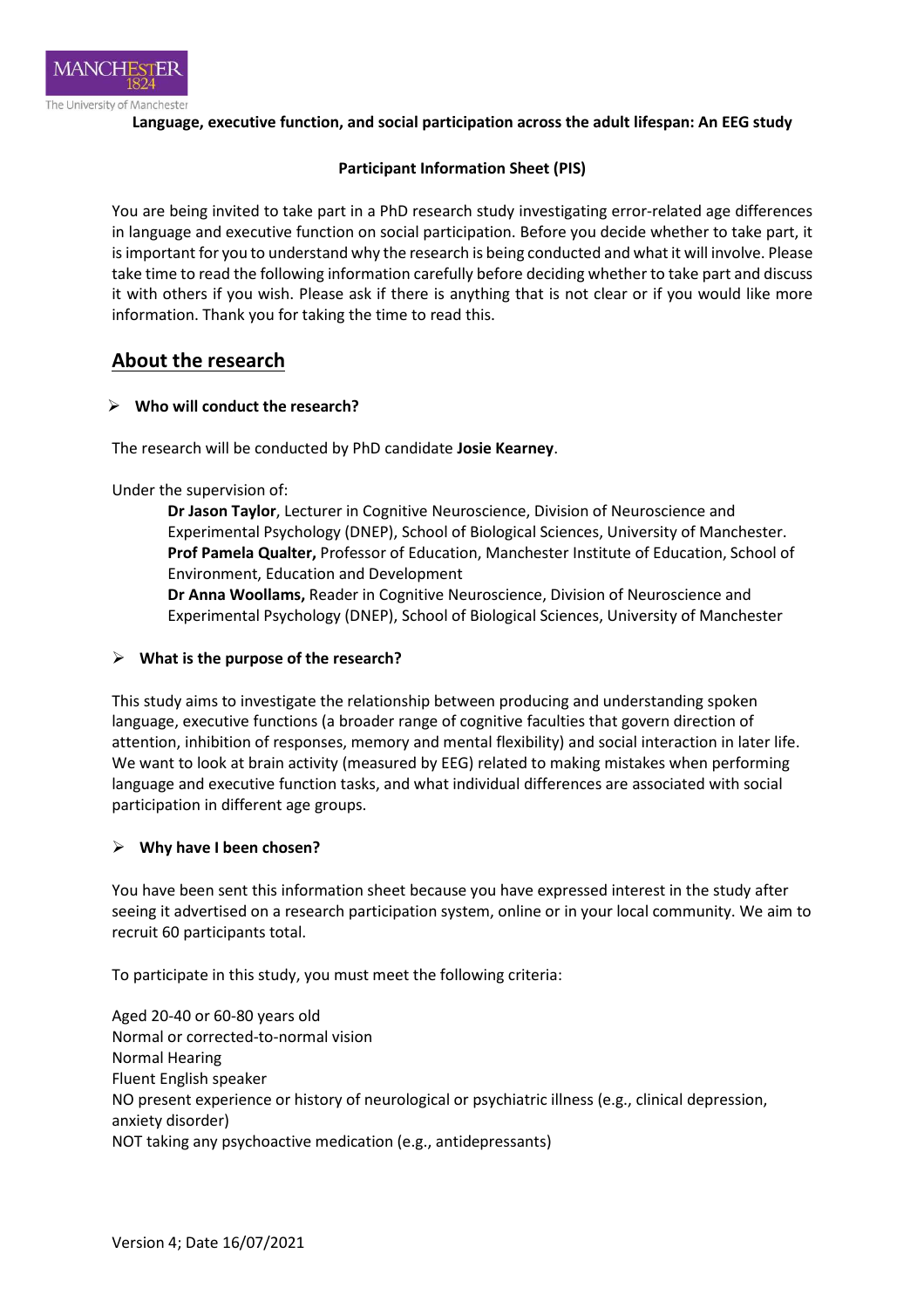If you are unsure about any of these criteria, please get in touch with the research team first (contact details can be found at the end of this document).

#### **Will the outcomes of the research be published?**

The findings of the study will be described in the researchers PhD thesis, and presented at research conferences and/or published in an academic journal.

#### **Who has reviewed the research project?**

This project has been reviewed by the University of Manchester Research Ethics Committee 27/08/2021. Ref 2021-12350-20455

### **What would my involvement be?**

#### **What would I be asked to do if I took part?**

If you decide to participate, you will be asked to attend a session lasting approximately 2.5 hours at the DNEP EEG Lab (Zochonis Building, on the UoM campus), where we will present you with a copy of this Participant Information Sheet and a Consent Form to sign.

We will then set up the EEG recording. You will sit in a comfortable chair while a stretchy cap (like a swimming cap, but containing many holes lined by plastic discs – see the images below) is fitted to your head. An electrolyte gel will then be inserted into each hole using a blunt plastic syringe tip, and electrodes will then be inserted into the gel-filled holes. Further electrodes will be placed near your eyes to monitor eye movements and blinks, and on your neck to monitor your speech. This initial setup process takes about 30 minutes.



Once the EEG setup is complete, we will record EEG whilst you perform tasks using language and an executive functions. The language tasks will include both comprehension and production of spoken language, the executive function tasks will require you to respond to cues on the computer screen.

We will ask you to remain as still and relaxed as possible during the tasks because movement and muscle tension come through as noise on our recordings. The task will take about 90 minutes total, and you will be given breaks at regular intervals. At the end of the testing session, we will remove the cap and electrodes, and you will be able to wash the gel out of your hair using a salon-style sink.

You will then be asked to complete questionnaires about loneliness, social contact and social support, as well as occupation, education and income and a brief cognitive test.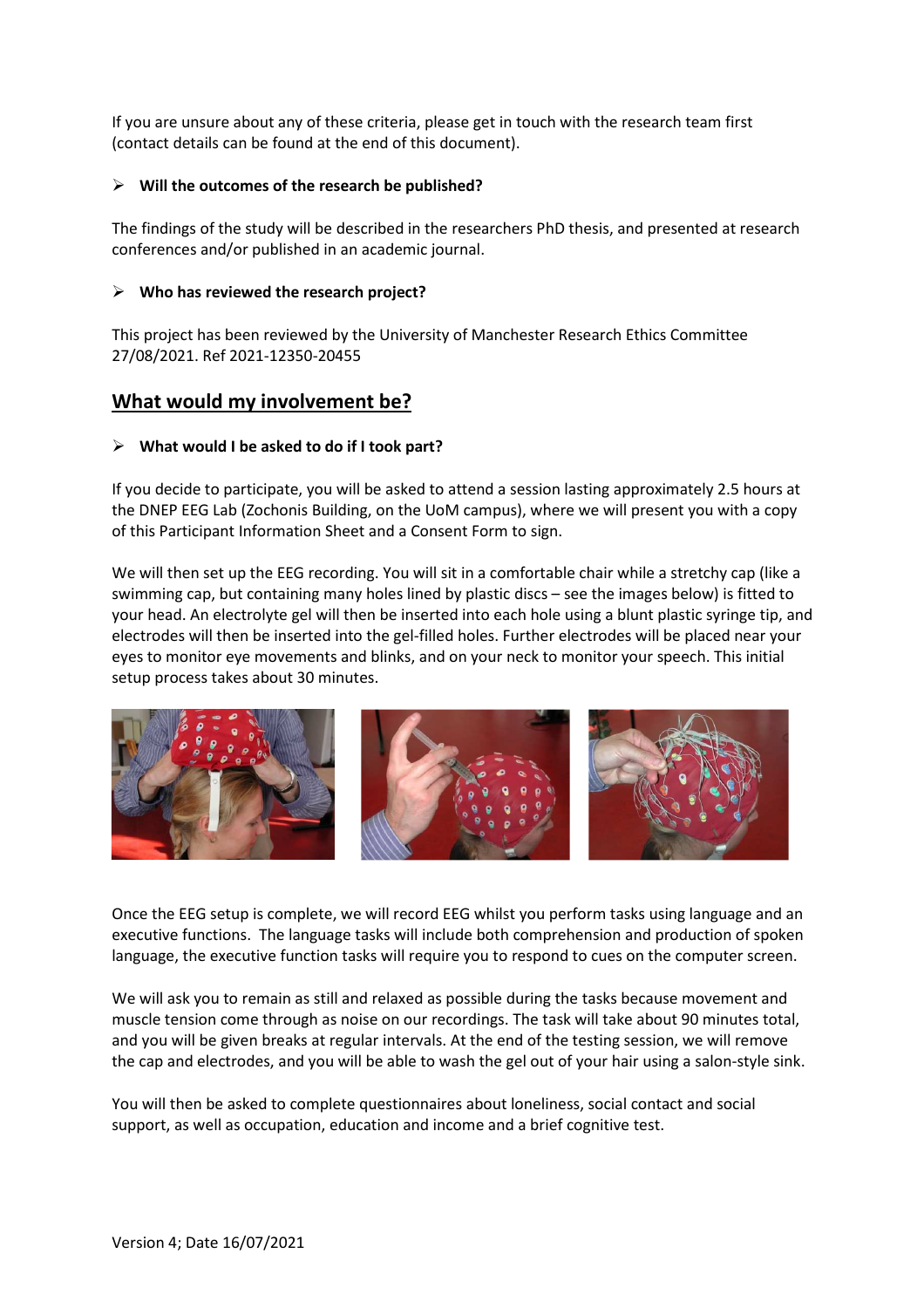**NOTE**: The questionnaires used in the study include questions about social inclusion and loneliness which may cause distress. These are concepts that you probably come across every day in newspapers, social media, television, etc. However, **if you would rather not be exposed to questions about these topics in an experiment, please do not participate in this study**.

You may also wish to seek support from the **UoM Counselling Service** (https://www.counsellingservice.manchester.ac.uk/ or phone 0161 275 2864). You can also contact the Samaritans on 116 123, Greater Manchester Mental Health on 0800 953 0258 or any of the **crisis** contacts listed here: https://www.counsellingservice.manchester.ac.uk/help-in-a-crisis/

Additionally, if the study raises concerns for you about your cognitive health you should contact your GP.

EEG is passive and non-invasive, so there are very few risks associated with the technique. The gel used is hypo-allergenic, and over hundreds of testing sessions, none of our participants have reported any reaction to it. To ensure the electrode cap fits comfortably, we will measure your head and use an appropriately sized cap. If the setup becomes uncomfortable during the session, we can adjust the cap and attempt to restore your comfort. You may stop the procedure and quit the experiment at any time and for any reason.

#### **Will I be compensated for taking part?**

You will receive either 10 SEPS credits if you are a UoM Psychology/Cognitive Neuroscience student or £20 for participating (for 2.5 hours), plus £5 towards travel or parking (please provide receipt).

#### **What happens if I do not want to take part or if I change my mind?**

It is up to you to decide whether or not to take part. If you choose not to participate you can simply cancel the session you signed up for or email the researchers to let us know. If you do decide to take part you will be given this information sheet to keep and will asked to sign a consent form. If you decide to take part you are still free to withdraw at any time without giving a reason and without detriment to yourself. However, it will not be possible to remove your data from the project once it has been anonymised (at the end of the EEG session) as we will not be able to identify your specific data. This does not affect your data protection rights. If you decide not to take part you do not need to do anything further.

# **Data Protection and Confidentiality**

#### **What information will you collect about me?**

In order to participate in this research project we will need to collect information that could identify you, called "personal identifiable information". Specifically we will need to collect:

- $\triangleright$  Name and email address
- $\triangleright$  Age
- $\triangleright$  Sex
- $\triangleright$  Occupation
- $\triangleright$  Educational Background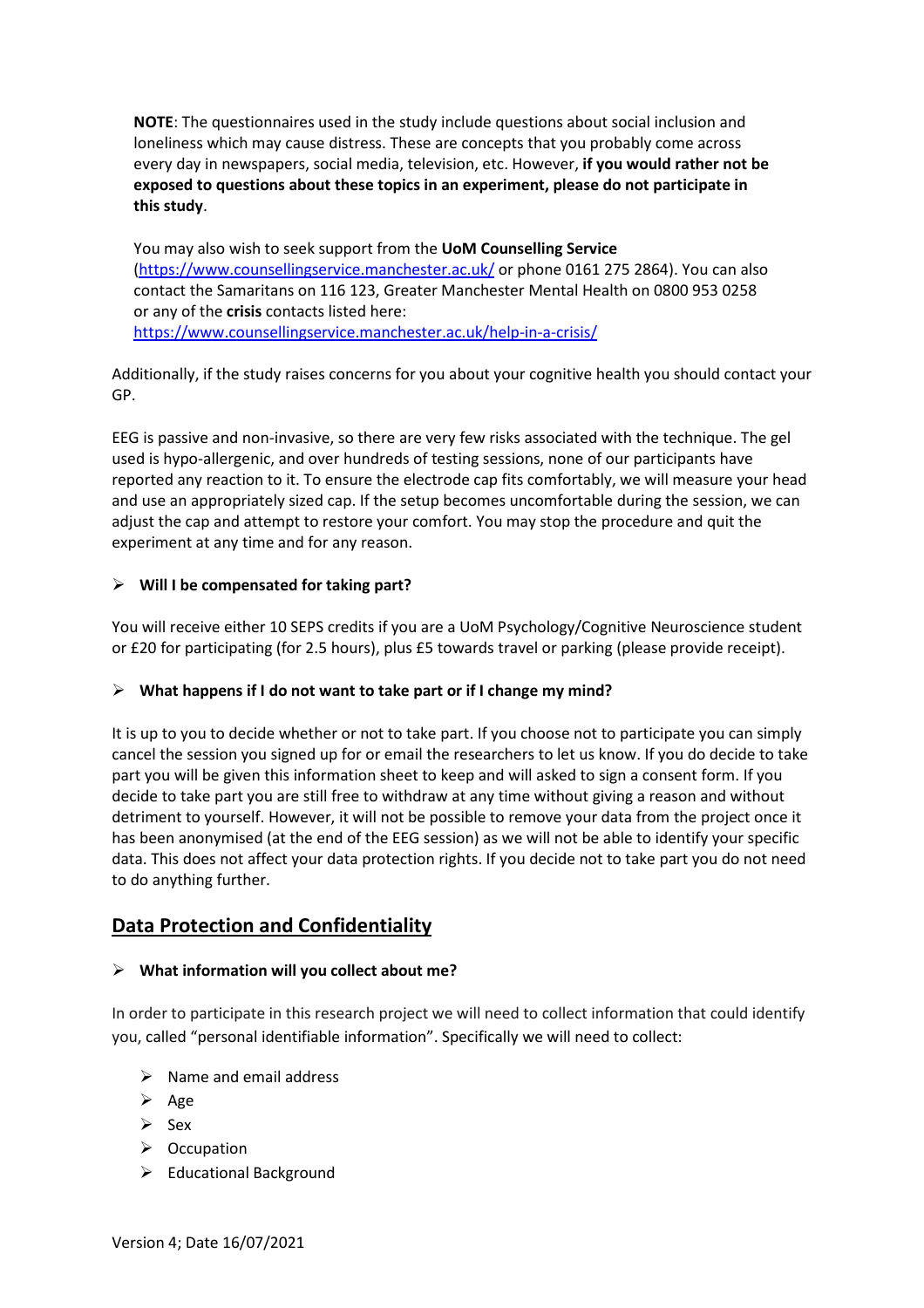$\triangleright$  Income

#### **Under what legal basis are you collecting this information?**

We are collecting and storing this personal identifiable information in accordance with data protection laws which protect your rights. These state that we must have a legal basis (specific reason) for collecting your data. For this study, the specific reason is that it is "a public interest task" and "a process necessary for research purposes".

#### **What are my rights in relation to the information you will collect about me?**

You have a number of rights under data protection law regarding your personal information. For example you can request a copy of the information we hold about you.

If you would like to know more about your different rights or the way we use your personal information to ensure we follow the law, please consult our Privacy Notice for Research (http://documents.manchester.ac.uk/display.aspx?DocID=37095).

#### **Will my participation in the study be confidential and my personal identifiable information be protected?**

In accordance with data protection law, The University of Manchester is the Data Controller for this project. This means that we are responsible for making sure your personal information is kept secure, confidential and used only in the way you have been told it will be used. All researchers are trained with this in mind, and your data will be looked after in the following way:

Only the researchers will have access to your data, and data will be anonymised as soon as possible. Your name and email address will be used for scheduling and assignment of SEPS credits and will not be associated with your EEG data, task data, or questionnaire responses. The consent forms containing your name and signature will be stored separately from the data in a locked filing cabinet.

EEG, task, and questionnaire data will be associated with a study ID number that will not be linked to your identity. These anonymised data will be transferred via encrypted portable media and stored and analysed on encrypted hard drives on UoM computers and securely backed-up on the UoM Research Data Storage servers. Anonymised data will be stored for 5 years from the point of last use/publication.

These data may be used in future research, and/or combined with data from similar studies, by the research team and their collaborators at UoM or other academic institutions. Fully anonymised data from this study will be shared with other researchers via an online research data repository such as OpenNeuro**.** This information will not identify you and will not be combined with other information in a way that could identify you.

Please also note that individuals from The University of Manchester or regulatory authorities may need to look at the data collected for this study to make sure the project is being carried out as planned. This may involve looking at identifiable data. All individuals involved in auditing and monitoring the study will have a strict duty of confidentiality to you as a research participant.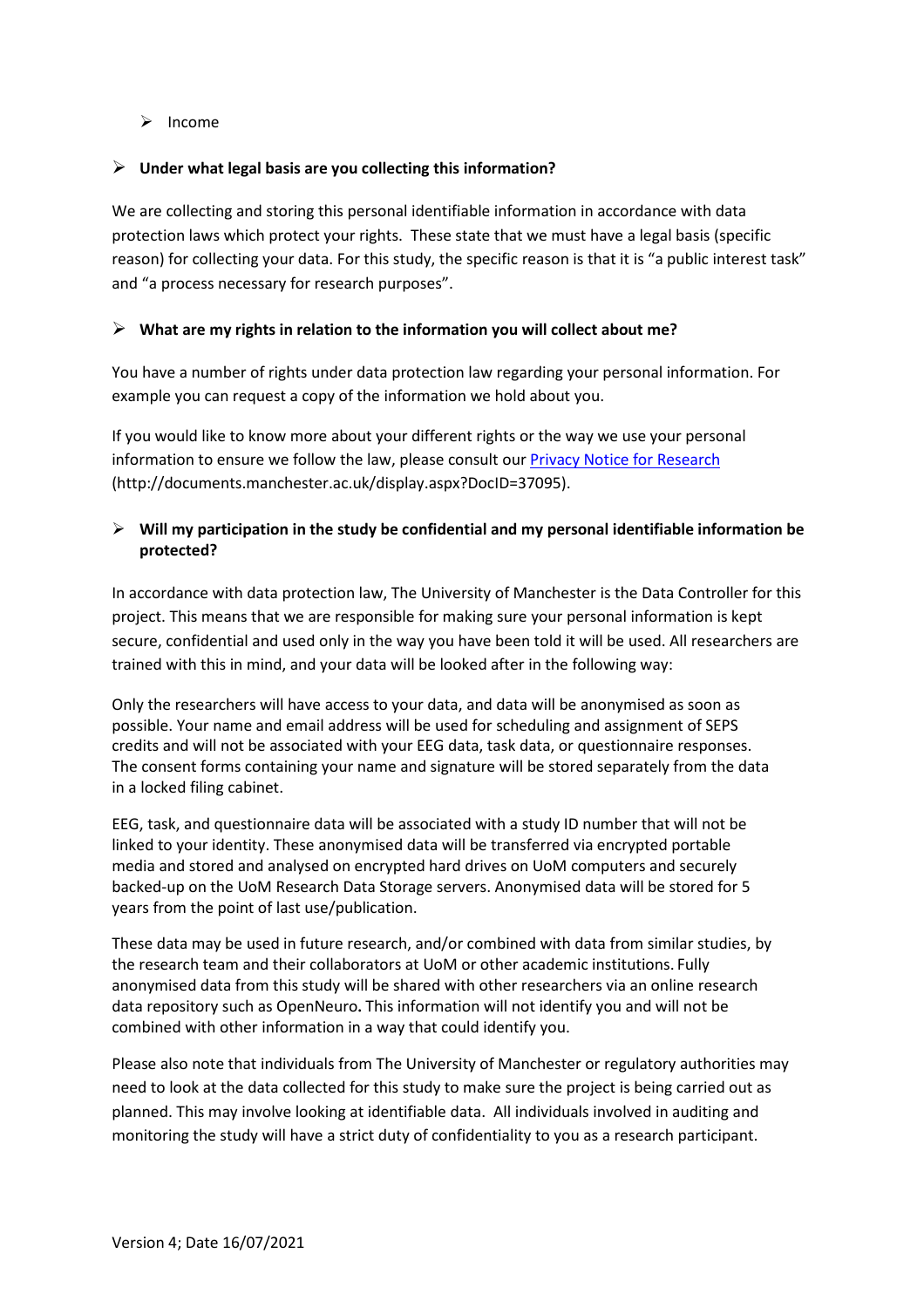# **What if I have a complaint?**

If you have a complaint that you wish to direct to members of the research team, please contact: **DR JASON TAYLOR; EMAIL: jason.taylor@manchester.ac.uk; TEL: 0161 306 0454**.

**If you wish to make a formal complaint to someone independent of the research team or if you are not satisfied with the response you have gained from the researchers in the first instance then please contact:** 

The Research Governance and Integrity Officer, Research Office, Christie Building, The University of Manchester, Oxford Road, Manchester, M13 9PL, by emailing: research.complaints@manchester.ac.uk or by telephoning 0161 275 2674.

If you wish to contact us about your data protection rights, please email dataprotection@manchester.ac.uk or write to The Information Governance Office, Christie Building, The University of Manchester, Oxford Road, M13 9PL at the University and we will guide you through the process of exercising your rights.

You also have a right to complain to the Information Commissioner's Office about complaints relating to your personal identifiable information (https://ico.org.uk/concerns), Tel. 0303 123 1113

# **Contact Details**

If you have any queries about the study, please contact the researcher(s):

**JOSIE KEARNEY: josephine.kearney@manchester.ac.uk**

**Or the supervisor:** 

**DR JASON TAYLOR: jason.taylor@manchester.ac.uk**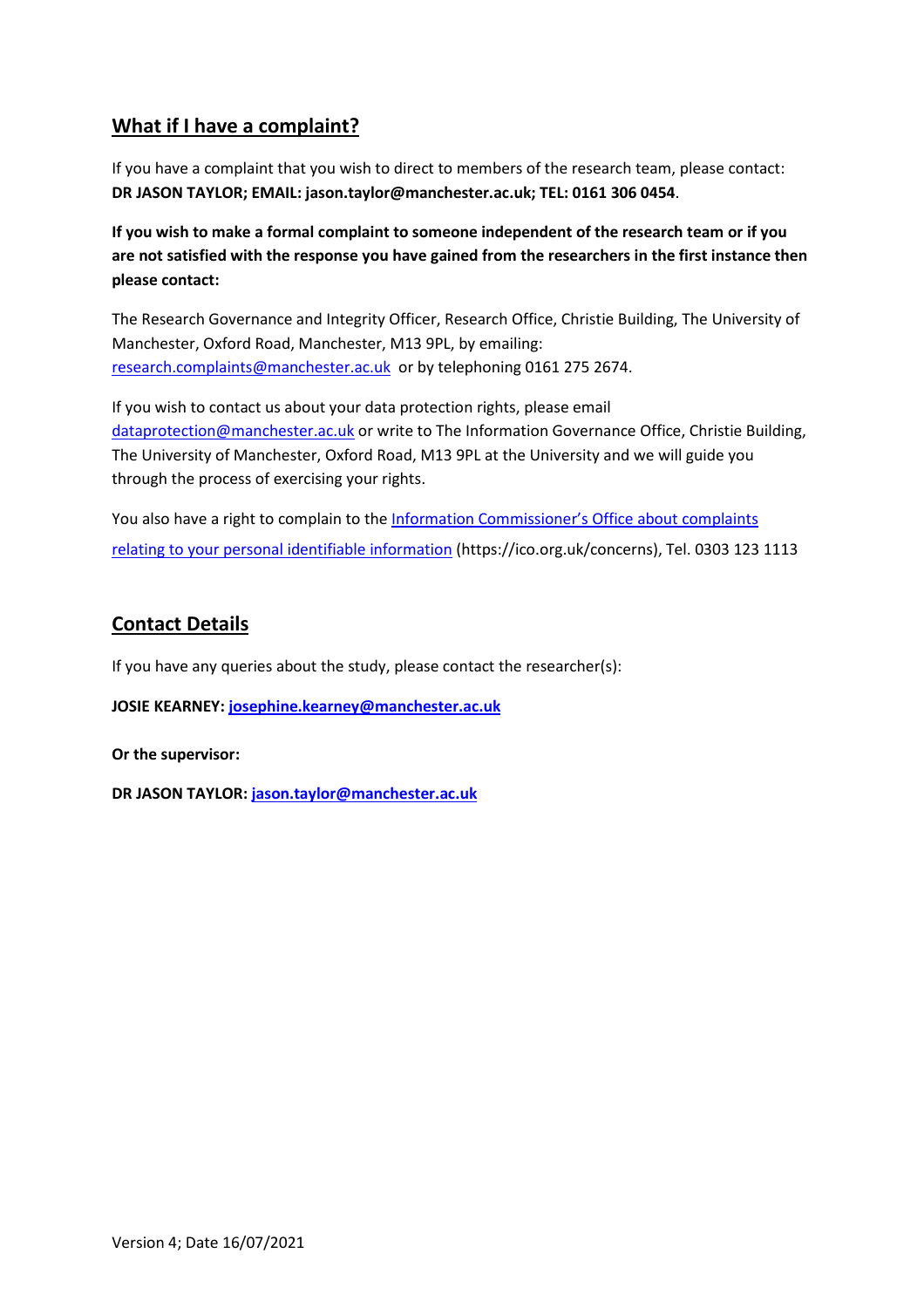# Additional information in relation to COVID-19

Due to the current COVID-19 pandemic, we have made some adjustments to the way in which this research study will be conducted that ensures we are adhering to the latest government advice in relation to social distancing as well as taking all reasonable precautions in terms of limiting the spread of the virus. You should carefully consider all of the information provided below before deciding if you still want to take part in this research study. If you choose not to take part, you need to inform research team. If you have any additional queries about any of the information provided, please speak with a member of the research team.

## **Are there any additional considerations that I need to know about before deciding whether I should take part?**

There are a number of additional COVID-19 risks potentially posed to yourself by taking part in this research, which we have attempted to mitigate to the largest degree possible. These risks include:

- Increased chance of exposure to COVID-19 through travel.
- Coming into contact with research staff who have been in contact with other participants.
- Coming into contact with equipment which other participants have touched.

#### **What additional steps will you take to keep me safe while I take part?**

As a result of these increased risks, we have enacted a number of measures to reduce the risk of transmission as much as possible, these include:

- Limiting the number of research staff and participants in the lab at any one time.
- Wearing PPE at all times during the experiment
- Reducing the amount of close contact between participants and research staff during equipment set-up.
- Using single-use equipment wherever possible.
- Regular cleaning and disinfecting of all non-disposable equipment and surfaces between participant sessions and throughout the day.
- Using the NHS Track and Trace service.
- Research staff will undergo regular lateral flow tests.

#### **Is there any additional information that I need to know?**

Please bring a comfortable facemask to wear during the session. If possible, please bring a smartphone with the NHS Test and Trace app installed. Hand sanitiser will be available throughout the session.

#### **Additional data use**

If you do not have access to the NHS Track and Trace app, we will have to record your contact details to provide to them ourselves if it becomes necessary.

#### **What if the Government Guidance changes?**